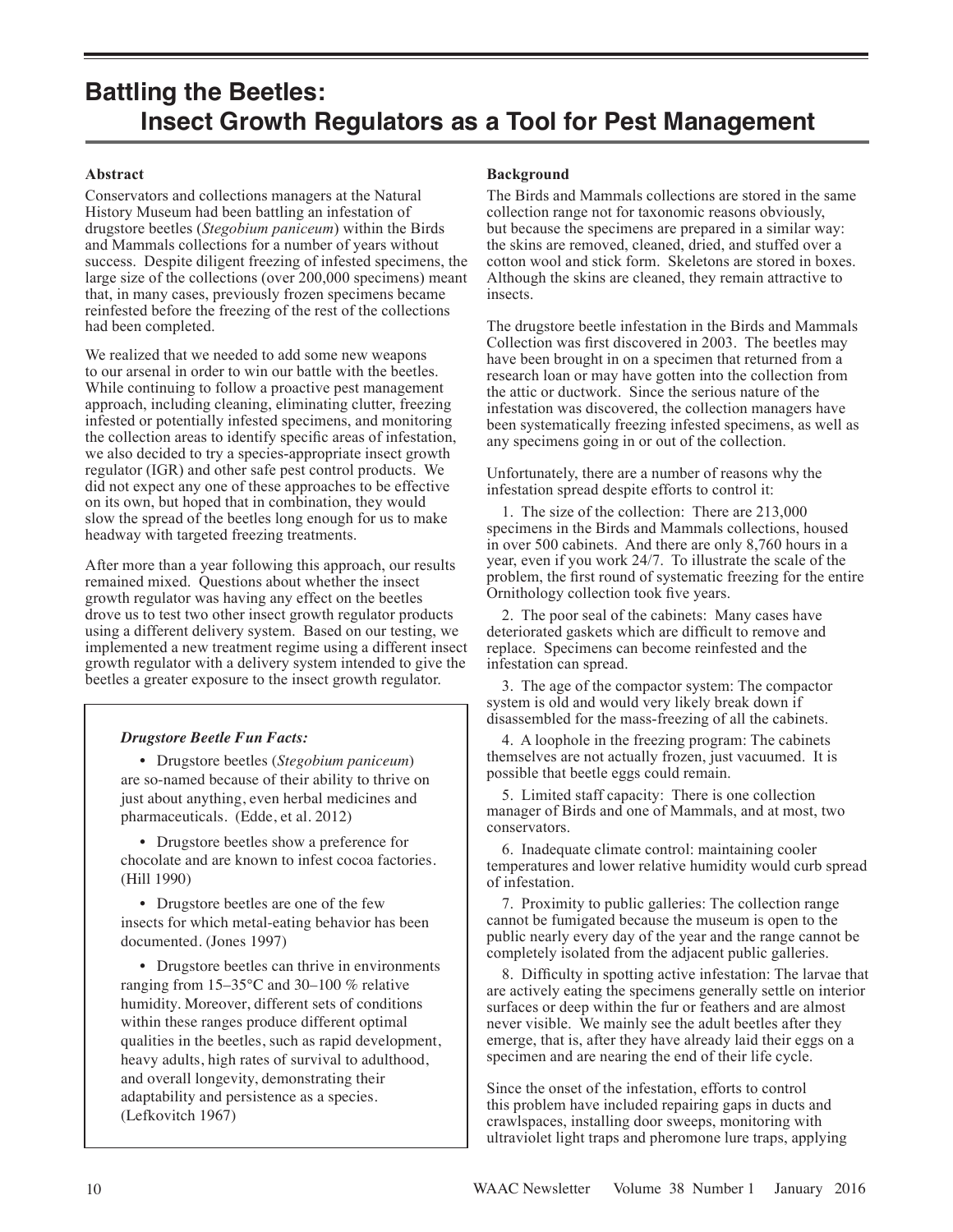## **by Tania Collas**

pesticides (by the facilities pest control contractor), cleaning cabinets and wiping down with a safe orange oil pest control product, replacing damaged gaskets in cases, maintaining low temperatures in the collection range, and systematically inspecting and freezing specimens.

With these efforts failing, we needed to incorporate additional pest control measures to buy ourselves enough time to work our way through freezing the infested specimens.

First, we renewed our efforts with the essential pest management approaches:

• Sealing windows and doors in the collection areas

 • New climate control system that would be adequate for the space

 • Cleaning and eliminating clutter to remove debris that could harbor infestation and to make hotspots of infestation easier to identify

• Freezing infested or potentially infested specimens

• Monitoring the collection areas to identify specific areas of infestation

Then, at the recommendation of pest control consultants (Kelly 2013, Choe 2014), we started a program incorporating two new weapons:

• Species-appropriate insect growth regulator (Gentrol® PointSource™ containing the insect growth regulator s-hydroprene)

• Pyrethrum silica gel desiccant dust (Drione®) (Baur 1990)

It was essential for us to choose relatively safe chemical pest control treatments that would not affect the specimens. While we did not expect any one of these approaches to be effective on its own, we hoped that in combination, they would slow the spread of the beetles long enough for us to make headway with targeted freezing treatments.

We initially projected that the program would take place over eighteen months and would require at least three rounds of the insect growth regulator to take into account the varying life cycle of the beetles.

Insect growth regulators were first developed in the 1960s, but have become even further advanced in the past decade with the growing awareness of the need for safer pest control approaches. Insect growth regulators work by mimicking or interfering with the hormones produced by the targeted group of insects during their different life stages and disrupting their development at critical points, like molting and pupation. A major benefit of insect growth regulators is their innocuous effect on life forms that do not rely on an exoskeleton.

So although they may affect other life stages, insect growth regulators kill insects primarily in the larval and pupal

stages. The molting process in insects is controlled by hormones. The two major hormones involved in insect molting are ecdysone, which induces molting, and juvenile hormone, which, if present, determines that the insect will molt into a juvenile form. In fact, larvae generally go through several successive juvenile forms called instars. If the juvenile hormone is absent, the insect molts into a pupa or adult.

Because insect growth regulators work by interfering with the insect's molting process, they generally take longer to kill than traditional insecticides. How much time they take depends on the product, the target insect, and its life stage at the time of application. The three major categories of insect growth regulators and their mode of action are as follows:

 • Juvenile hormone analogs or mimics cause premature molting of young immature stages, disrupting normal larval development.

• Chitin synthesis inhibitors disrupt molting by blocking the formation of chitin, the building block of an insect's exoskeleton.

 • Ecdysone inhibitors block the molting hormone and break the life cycle at all larval stages.

Are there drawbacks to using insect growth regulators?

• Different IGRs target different insects, although most IGRs will have a detrimental effect on juvenile forms of any insect. It is important to identify the insect pest and select the appropriate IGR.

 • IGRs are not immediately effective at stopping an infestation since they generally only affect larval or pupal stages.

 • IGRs need to be used in sequence with "adulticides," to limit the spread of infestation from insects in later, reproductive life stages. (Tunaz and Uygun 2004)

We selected the Gentrol PointSource because it targets stored food product pests, like cockroaches, moths, and beetles, including drugstore beetles, and because it comes in an easy-to-use unit. It is considered safe to use around people, even in day care centers, hospitals, and foodhandling establishments. It is no longer regulated to restrict use of this product to licensed pest control professionals only. And because the Gentrol targets a particular group of insects, is not toxic to other life forms, and breaks down fairly rapidly with exposure to sunlight, it is on the whole an environmentally-friendly choice.

S-Hydroprene, the insect growth regulator in Gentrol, is a juvenile hormone mimic; it kills larvae in the pupal stage, although it may also affect insects in the adult stage, often preventing them from reproducing. Gentrol was primarily tested for use on cockroaches, so its performance on drugstore beetles may not be as predictable.

The Gentrol is supposed to be effective for three months, after which, it must be replaced. Since the life cycle of the drugstore beetle can vary widely, several applications of Gentrol would be necessary.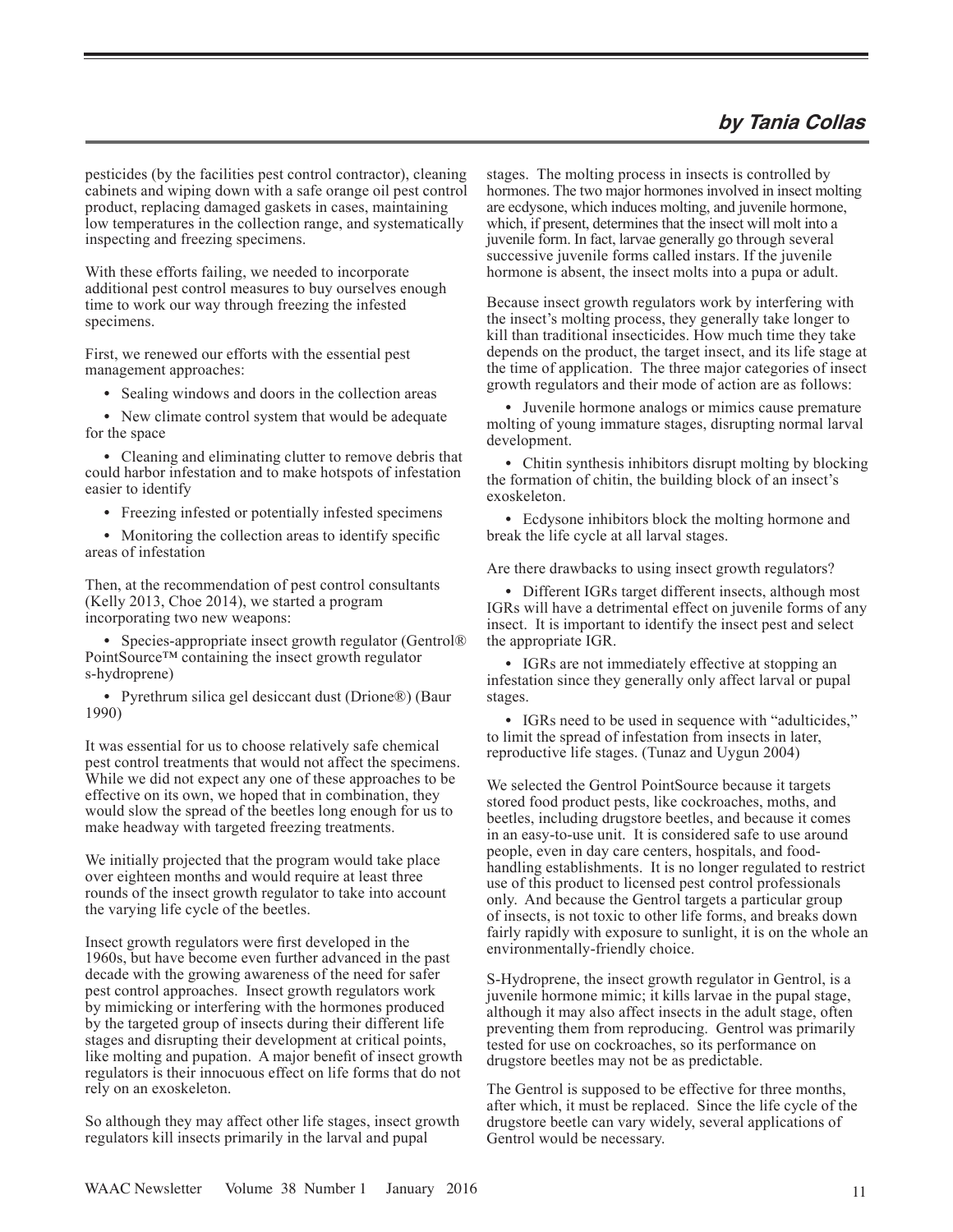The Drione dust does contain a pesticide, pyrethrum, which would potentially affect all life-stages of the insect with sufficient exposure. Pyrethrum is a plant-derived pesticide; it is one of the less hazardous pesticides in common use and it dissipates naturally after about six months.

Even after the pesticide is no longer effective, the silica gel desiccant dust may inhibit infestation by eroding the waxy cuticle of the insects and causing them to die of dehydration.

By using the dust at the base and door of the cases, we hoped to prevent spreading and re-infestation. This type of desiccating pesticide dust is not intended to be broadcast over wide areas; it is most effective for hard to reach places like the spaces between and behind cabinets, where specimen debris may accumulate and harbor pests. (Baur 1990)

The inspection of the cases and application of the insect growth regulator and pesticide dust require a team of at least two or three people. The protocol used is as follows:

 • Cases are inspected. The bottom drawers are removed to allow inspection and cleaning. The beetles seem to accumulate in the bottoms of the cases, probably because of gravity. The beetles are attracted by light and head for the case door when they reach their adult phase. Some must lay their eggs on the original food source, and then just emerge at the end of their life cycle; others must emerge in search of new food sources on which to lay their eggs.

• All insect debris is vacuumed out of the case to allow detection of new or active infestation.

 • Sticky blunder traps are placed in each case. We tried to select "likely locations" near the lower, front parts of the cases, but wanted to avoid placing the traps too close to specimens, which might become stuck in the traps and damaged. These traps are purely for monitoring purposes. Unfortunately, there are no guarantees that the beetles will wander into the traps, and in many cases, an empty trap gives a false negative.

 • If signs of infestation are noted, an insect growth regulator unit is adhered to the inside of the case door. The Gentrol becomes airborne and disperses throughout the case. We placed the unit near the top of the case because the hydroprene is heavier than air. We found so many infested cases in the Mammals collection that we had to treat nearly every case (176 out of 182 mammals cases, compared to 138 out of 343 bird cases).

 • The pesticide dust is applied to the bottom of the case as a barrier against beetles that are trying to get out – or in – to the cases. And also to the areas behind the cabinets which are difficult to clean and monitor.

#### **Mid-Project Results**

After the eighth month of our campaign and in some areas, the third round of Gentrol, we evaluated our results. We were not as far along as initially planned because, as mentioned above, we unfortunately discovered many more infested cases in the Mammals section; nearly all had some sign of past or present infestation, so that we had to treat nearly every case.

Did we see a reduction in the beetle population? Initially yes, perhaps because of our aggressive cleaning efforts; then disappointingly, no, not during the second round of Gentrol.

Entering into the third round of Gentrol gave mixed results; some cases where we had identified active infestation that had not yet been frozen showed few or no beetles. Discouragingly, some cases that had been repeatedly treated with Gentrol still had live beetles, indicating an active, ongoing problem. Most of the beetles appeared at the base of the case door, but it was unclear whether they had been trying to get in or out.

Our new climate control system was completed at the end of June, 2014, and we held out hope that cooler temperatures would also work in our favor to slow the reproduction of the beetles.

Even at this point in the project, it had become clear that the insect growth regulator was not the miracle cure we had anticipated. We realized that a number of factors could have been preventing the insect growth regulators from having the desired effect on the beetle problem. (Table 1)

#### **Evaluation of initial results**

Our lack of overwhelming success after our second and even third rounds of Gentrol application led us to question our approach: Was s-hydroprene the right choice of insect growth regulator for drugstore beetles? Although they are listed as target pests, there is a dearth of industry research specifically concerning the use of this insect growth regulator against drugstore beetles.

Does the s-hydroprene in the Gentrol PointSource applicator dissipate adequately throughout the case? Perhaps the limited air circulation within the case does not distribute the s-hydroprene evenly throughout every specimen drawer, since the unit is attached to the top of the inside of the door.

S-hydroprene has a relatively low vapor pressure of  $1.88 \times 10^{-4}$  mm Hg (at  $25^{\circ}$  C). Environmental studies were inconclusive about the extent to which it remained airborne if used in shipping containers. (Health & Safety Executive, Biocides & Pesticides Assessment Unit 1996) The s-hydroprene might dissipate too quickly to reach lethal exposure if cases are opened for research.

In addition, drugstore beetle larvae likely embed themselves inside the prepared specimen skin, where they may be insulated against lethal exposure to any airborne s-hydroprene. Advice from urban entomology researchers and extrapolation from related research indicated that greater exposure would yield better results. (Choe 2014, Gilberg and Roach 1997)

Could other insect growth regulators or delivery systems improve our results? We decided to conduct a test to find out.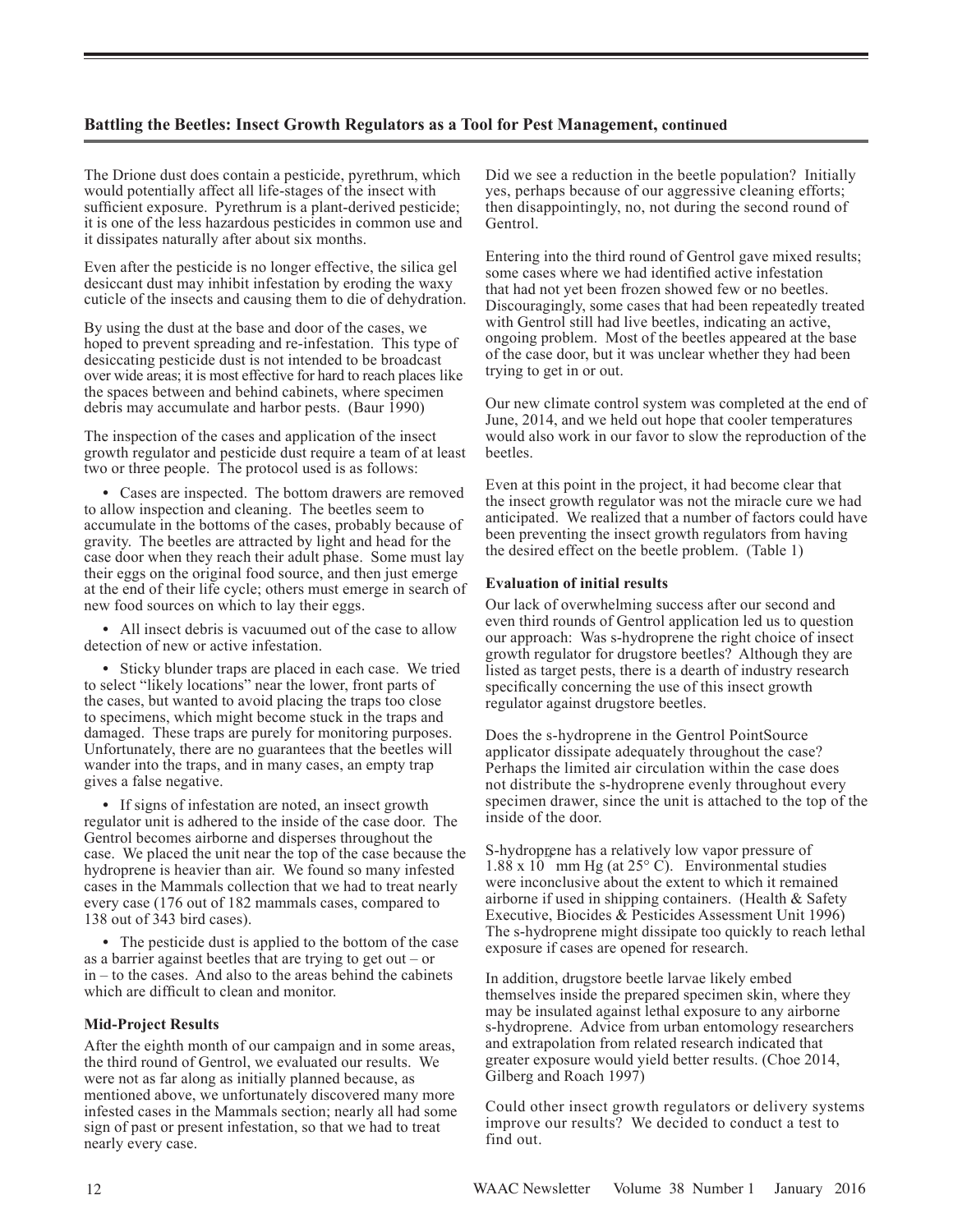| Factor                      | Description                                                                                                                                           | Pro                                                                                                                                                                                                                                            | Con                                                                                                                                                                                            |
|-----------------------------|-------------------------------------------------------------------------------------------------------------------------------------------------------|------------------------------------------------------------------------------------------------------------------------------------------------------------------------------------------------------------------------------------------------|------------------------------------------------------------------------------------------------------------------------------------------------------------------------------------------------|
| Drugstore beetle life cycle | Life cycle may vary from<br>2-7 months; larval stage<br>may last 1-5 months.<br>Life cycle is affected by<br>temperature and humidity.<br>(Hill 1990) | Long larval stage may<br>mean more opportunities<br>for effective exposure.                                                                                                                                                                    | Variable life cycle may<br>mean missing ideal<br>timeframe for exposure.<br>Long larval period may<br>forestall lethal effect.<br>(Tunaz and Uygun 2004)                                       |
| Specimen preparation        | Some specimens may have<br>been incompletely cleaned<br>during preparation, e.g.,<br>hummingbirds, which are<br>essentially desiccated.               |                                                                                                                                                                                                                                                | More edible material may<br>make these specimens more<br>attractive to infestation.                                                                                                            |
|                             | been prepared using arsenic. seem to be less frequently                                                                                               | Older specimens may have Cases with older specimens<br>infested.                                                                                                                                                                               |                                                                                                                                                                                                |
| Frequency of access         | Some cases are opened<br>frequently to access<br>specimens for research or<br>add new specimens.                                                      | Infestations are more likely<br>to be discovered if cases<br>are checked frequently.                                                                                                                                                           | Gentrol may dissipate quickly if<br>case is opened frequently. Adding<br>new specimens and opening<br>case door may increase likelihood<br>of infestation                                      |
|                             | Some cases are rarely<br>opened, especially if new<br>specimens are not being<br>collected.                                                           | Gentrol may reach lethal<br>concentration if cases are<br>not opened. Older<br>specimens may have some<br>protection from pesticide<br>preparation. Infrequently<br>opened cases may have a<br>better seal to prevent insects<br>from entering | Infestation may go undetected if<br>cases are checked infrequently.                                                                                                                            |
| Proximity to windows        | Adult beetles are attracted<br>to light.                                                                                                              | Beetles may be drawn to<br>windows instead of<br>spreading to other cases.                                                                                                                                                                     | Cases near windows may be more<br>in the path of beetles ready to<br>spread out and reproduce. Beetles<br>that end up dead on windowsills<br>have probably already laid eggs<br>inside a case. |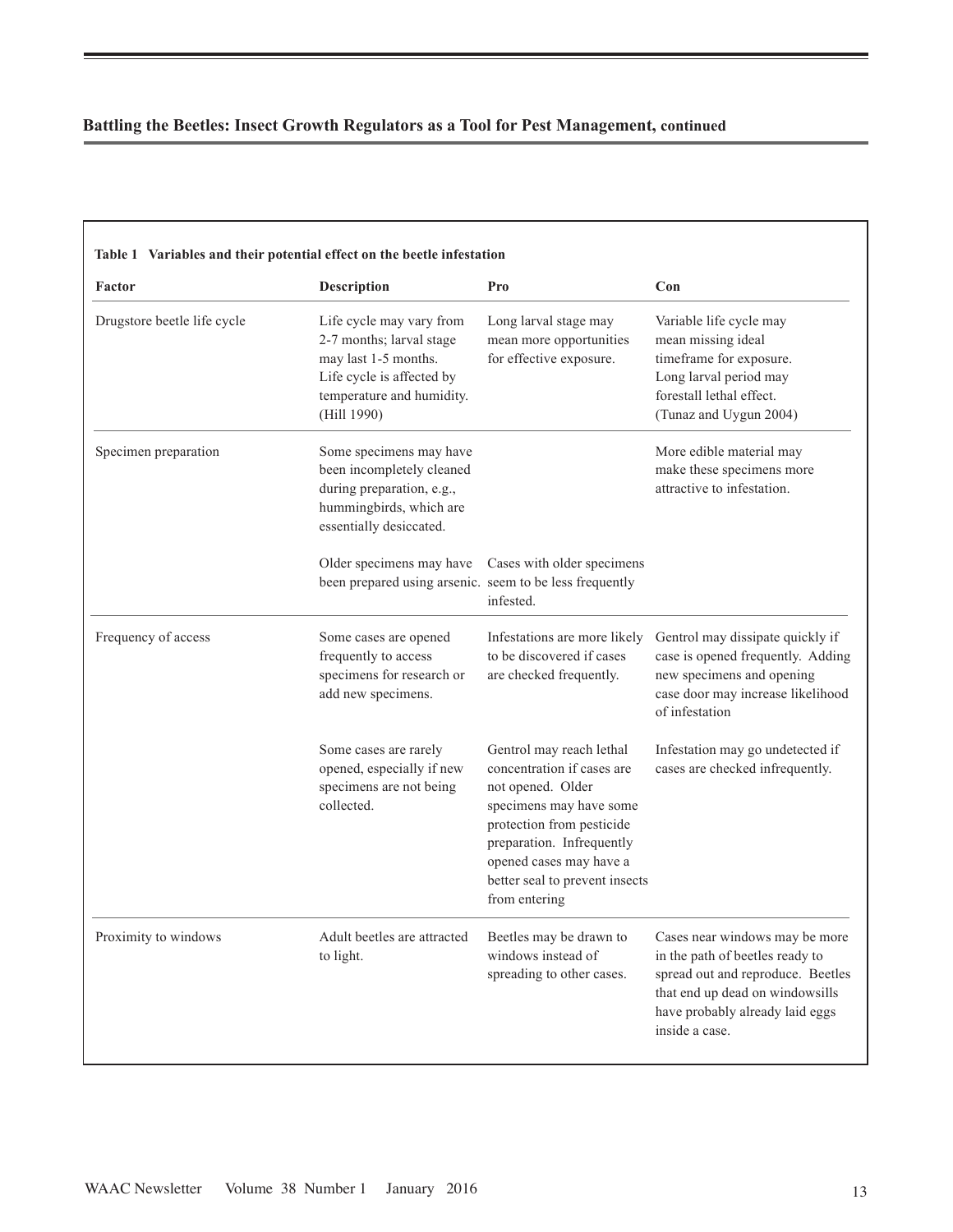#### **Comparison of alternative insect growth regulators**

The alternative insect growth regulators were selected for comparison based on the appropriateness of their labeled use and target insects, their relative vapor pressures, their relative safety, and their widespread use in the pest control sector. (Table 2)

To give some context to these products, s-methoprene and pyriproxifen are the insect growth regulator components in two commonly-used flea control products intended for direct application to cats and dogs, such as Frontline® and Advantage®.

For our initial test, the insect growth regulator pyriproxyfen was eliminated as a candidate because its vapor pressure was much lower than that of s-hydroprene and s-methoprene, which are already very low compared to their carrier solvent, petroleum distillates. To be effective within the specimen case, the product would need to work

by dispersal through space and not just direct physical contact, so some volatility was desirable. Note that all of these insect growth regulators functioned as juvenile hormone mimics. (Health & Safety Executive, Biocides & Pesticides Assessment Unit 1996, Csondes 2004, Sullivan 2000)

Gentrol concentrate and Precor concentrate were selected to test in two areas known to harbor heavy infestation, while continuing the program of Gentrol PointSource in all other areas.

One milliliter of the liquid concentrate was applied to each blotter square, which was then placed in each specimen drawer.<sup>1</sup> This quantity was chosen because it would more than match the exposure provided from on Gentrol PointSource, which was labelled for treating 75 sq. feet, assuming a ceiling height of an average domestic residence.<sup>2</sup>

| <b>Brand name</b>                                       | Labelled for drugstore beetles?                                                                       | <b>IGR</b> chemical name                                                                                                      | Conc. in soln.                          | Vapor pressure                                        |
|---------------------------------------------------------|-------------------------------------------------------------------------------------------------------|-------------------------------------------------------------------------------------------------------------------------------|-----------------------------------------|-------------------------------------------------------|
| Gentrol® IGR<br>concentrate                             | yes, as pantry pests, but primarily<br>cockroaches; said to be less<br>effective on cigarette beetles | s-hydroprene<br>ethyl $(E,E) - 3,7,11 -$<br>trimethyldodeca $-2,4-$<br>dienoate<br>$(C_{17}H_{30}O_2)$                        | $9\%$ in<br>petroleum<br>distillates    | $-4$<br>1.88 x 10 mm Hg<br>$(at 25^{\circ} C)$        |
| Precor® IGR<br>concentrate                              | not specifically, primarily fleas;<br>said to work on cigarette beetles                               | s-methoprene<br>isopropyl $(E,E)$ - $(RS)$ -11-<br>methoxy- $3,7,11$ -<br>trimethyldodeca 2,4-dienoate<br>$(C_{10}H_{34}O_3)$ | $1.2\%$ in<br>petroleum<br>distillates  | $-5$<br>$2.36 \times 10$ mm Hg<br>$(at 25^{\circ} C)$ |
| Archer® IGR,<br>NyGuard <sup>®</sup><br>IGR concentrate | not specifically, primarily fleas<br>and cockroaches                                                  | pyriproxyfen<br>$2-[1-methyl-2-(4-phen-$<br>oxyphenoxy)ethoxy]<br>pyridine<br>$(C_{20}H_{29}NO_3)$                            | $1.3\%$ in<br>petroleum<br>distillates  | $1.0 \times 10-7$ mm/Hg<br>$(at 20^{\circ} C)$        |
| Gentrol <sup>®</sup><br>PointSource™                    | yes, as pantry pests, but<br>primarily cockroaches                                                    | s-hydroprene                                                                                                                  | $90.6\%$ in<br>petroleum<br>distillates | $-4$<br>1.88 x 10 mm Hg<br>(at 25° C)                 |
| petroleum<br>distillates                                | carrier for IGR products,<br>listed for comparison purposes                                           | molecular formula varies                                                                                                      | 100%                                    | 40 mm Hg<br>$(at 20^{\circ} C)$                       |

**Table 2 Comparison of alternative insect growth regulators**

(Health & Safety Executive, Biocides & Pesticides Assessment Unit 1996, Csondes 2004, Sullivan 2000, product label information, Professional Pest Control Products)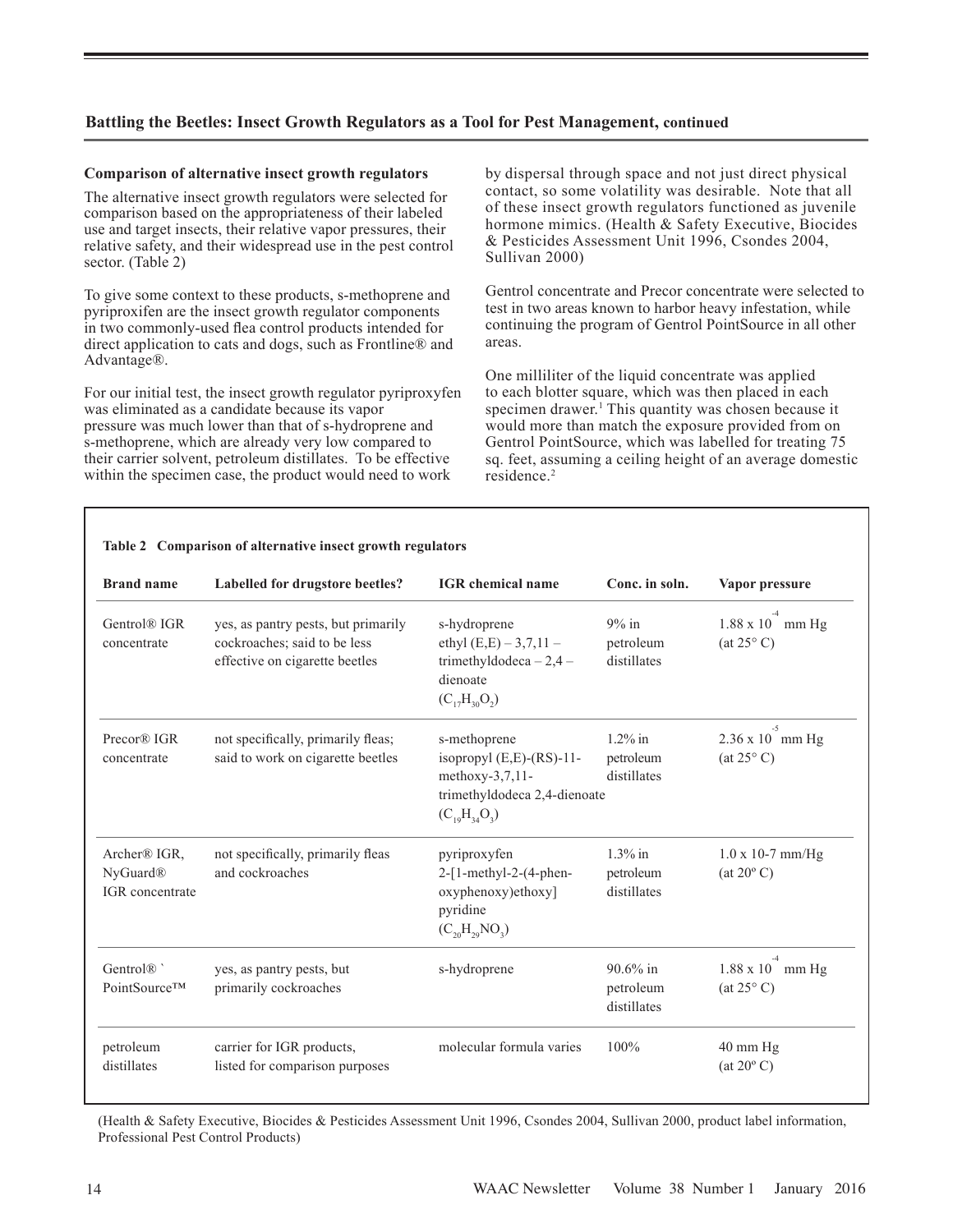

Consistency in spatial distribution was weighted over consistency in volume concentration, but many subjective decisions were made during the application because some cases are four times larger than the standard case size, some cases have very few drawers, and some cases have very many drawers. In general, we doubled the quantity for large cases and ensured that there were at least 10 blotters in every regular size case.

Starting at the most persistently infested end of the Mammals collection, one side of one aisle was treated with the Precor concentrate, the other side of the same aisle with the Gentrol concentrate. The remaining aisles in the range were treated with Gentrol PointSource following the original protocol.

#### **Results**

Already by what in some cases was the fifth round of Gentrol, we had noticed a reduction in the numbers of beetles in our windowsill traps within the collection range. We regarded this as a reliable indication of progress, since drugstore beetles are strongly attracted by light and inevitably ended up in this part of the room. It may also have been an indication that the adult beetles were not able to get past our Drione dust treatment of the case thresholds and spread further in the range. Eight weeks past the initial application of the test insect growth regulators, we inspected cases that had previously shown massive numbers of beetles. (Table 3)

While many cases showed some signs of continued infestation, such as a few beetle carcasses, the aisle which had been treated with Precor concentrate was the clear winner, with a total of 18 beetles compared with 111 in the row treated with Gentrol concentrate and 845 in the row treated with Gentrol PointSource. Thus encouraged, we proceeded to treat the rest of the collection range with the Precor concentrate.

To check the results of our Precor treatment, we returned to the persistently infested row in which Gentrol PointSource had been previously tested. Approximately 10 weeks after the cases in this row were thoroughly vacuumed and treated with Precor and Drione, some still showed the continued presence of the drugstore beetles, albeit in diminished numbers. Although we have not yet had a chance to evaluate the results for the entire collection range, the fact that our windowsill traps have remained empty indicates progress, if not necessarily victory.

| Insect growth<br>regulator<br>product tested           | <b>Number of cases</b><br>in sample <sup>3</sup> | Number of cases<br>with no evidence<br>of infestation | Number of cases<br>with signs of<br>continued<br>infestation | <b>Total numbers</b><br>of beetles tallied |
|--------------------------------------------------------|--------------------------------------------------|-------------------------------------------------------|--------------------------------------------------------------|--------------------------------------------|
| Precor@<br>concentrate<br>(s-methoprene)               | 28                                               | 12                                                    | 16                                                           | 18                                         |
| Gentrol®<br>concentrate<br>(s-hydroprene)              | 30                                               | 9                                                     | 21                                                           | 111                                        |
| Gentrol <sup>®</sup><br>PointSource™<br>(s-hydroprene) | 30                                               | $\overline{2}$                                        | 28                                                           | 845                                        |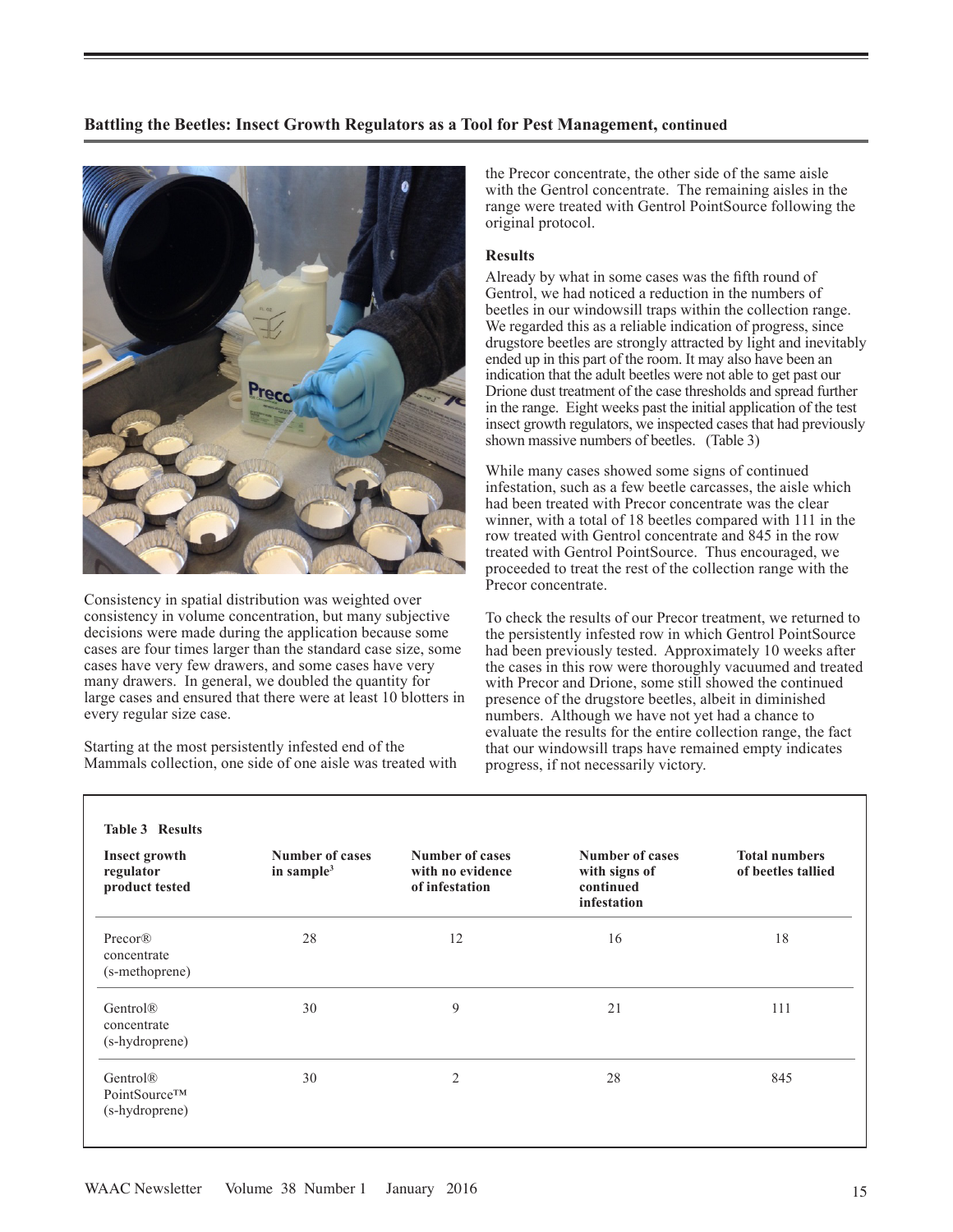### **Conclusions**

Our work with insect growth regulators and, more specifically, our new approach using the insect growth regular s-methoprene has led to a reduction in the infestation, but is not a substitute for the fundamental freezing treatment. If anything, it has to be regarded as another tool in a comprehensive approach.

Insect growth regulators will continue to have a role in our management of the infestation, but may work best in preventing the reinfestation of specimens that are first treated by freezing. For example, if viable eggs remains in a case even after the specimens are frozen and the case vacuumed, the insect growth regulator may prevent the larvae from reestablishing the infestation by stopping them before they reach the reproductive adult stage. However, it would seem that many larvae that are already entrenched deep within a specimen are able to escape lethal exposure to the insect growth regulator applied to an infested case that has not yet undergone a freezing treatment.

While insect growth regulators have helped us gain the upper hand with a previously out-of-control infestation, we must continue to take a pest management approach to preventing further outbreaks and probably cannot ever regard the collection as "cured" of infestation.

#### **Acknowledgements**

This project was bolstered by helpful advice from Prof. Choe of the Urban Entomology Department at UC Riverside and Patrick Kelley of Insects Limited. Furthermore, none of the progress to date would have been possible without the support and hard work of my colleagues at the Natural History Museum in the Birds and Mammals collection, the Conservation section, and the Registrar's Office.

#### *Parasitoid Wasps: an Unexpected Ally?*

As you might imagine, when we started our use of insect growth regulator against the drugstore beetles in the Birds and Mammals collections, we were looking forward to seeing two things: either no bugs, or some other sign that the insect growth regulator had affected the life cycle of the beetles, such as incomplete metamorphosis. We were initially disappointed and perplexed to see more dead beetles, some live beetles, and some other unknown insects that we hadn't noticed before. Fortunately, we were able to take the unknown insects to our Entomology department for identification.

Imagine our surprise when we learned that the tiny insects were parasitoid wasps that had apparently been targeting the beetle larvae, laying their eggs in the larval bodies. Our Mammal Collection Manager's first reaction was, "Where can we get more of these wasps?"

As I soon learned, using parasitoid wasps as a pest control measure in museums is not that far-fetched. A study was conducted in five museums in Germany and Austria where parasitoid wasps were tested as a biological pest management strategy against drugstore beetles and webbing clothes moths. The wasps need to be released periodically within a confined area to effectively target the pest insect. The results of the study were very promising for drugstore beetles, although much less so for the webbing clothes moths. (Querner and Bieble 2011)

So why haven't we tried the parasitoid wasps – at least, why not on purpose? It turns out that they are easy to buy online from ecologically-minded pest control and garden supply companies. In fact, the use of beneficial insects to control pests is well established in agricultural and landscaping pest management. Frankly, I hesitated to introduce the parasitoid wasps partly because it sounded like the "There was an old woman who swallowed a fly"- approach to pest management. And the additional dead insect debris the wasps would leave behind might be attractive to other insect pests. But mainly, I was reluctant to consider introducing more wasps because we had already committed to our program of using the insect growth regulator and pesticide dust, both of which would interfere with the effectiveness of the wasps. So I filed parasitoid wasps away under "Plan B."

But you're probably still wondering how the wasps got into the collection in the first place! I asked the director of the museum's Nature Gardens whether they were using the wasps as biological control in the gardens overlooked by the collection range, but, while they were using some other interesting approaches, like a bacteria to target plant-eating moth larvae, the parasitoid wasps were not theirs. So I can only explain the occurrence of the wasps as one of the many wonders of nature, where there is always a creature waiting to exploit a new ecological niche. It also points out the porosity of our historic building, even with the collection room windows having been recently sealed.